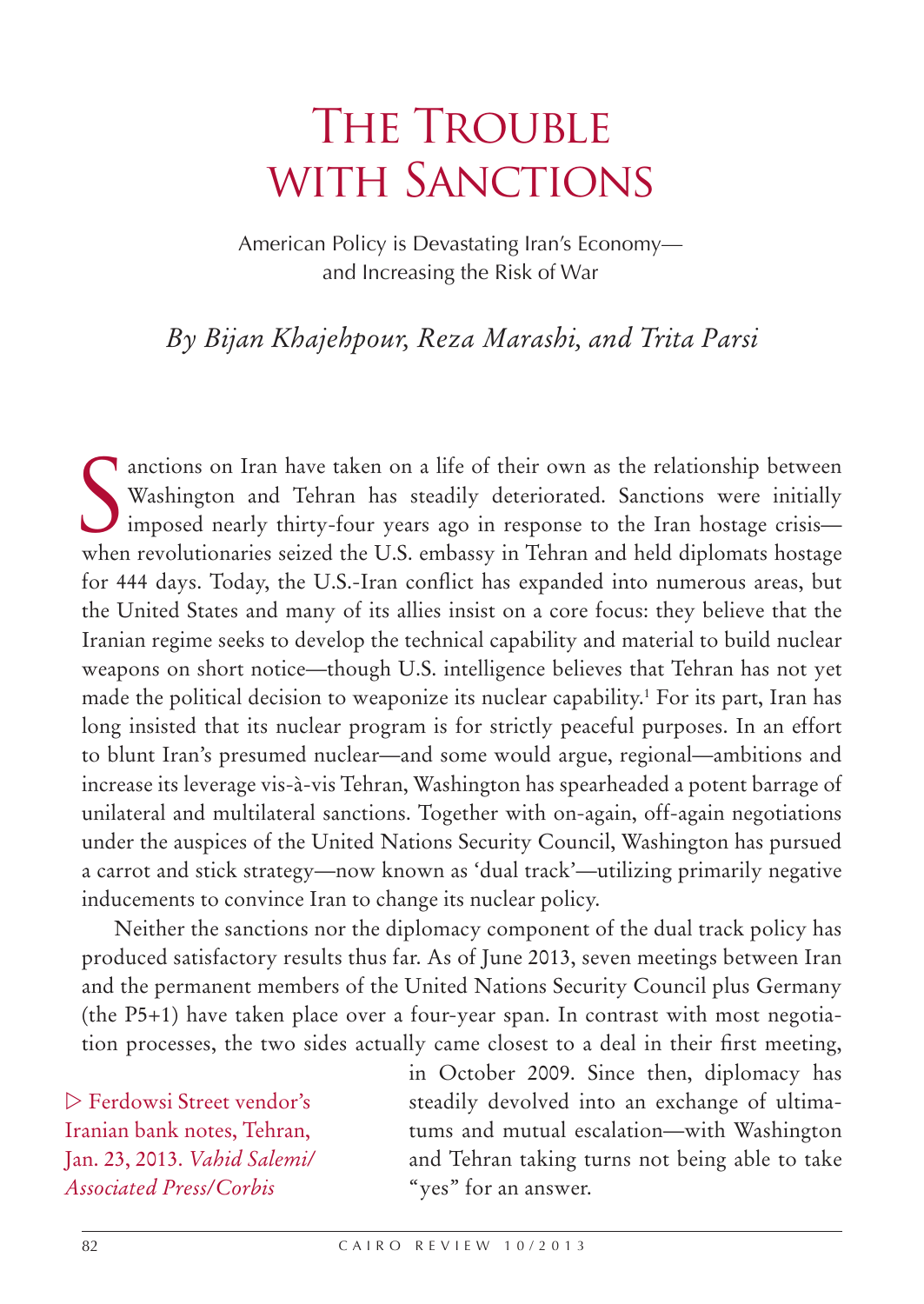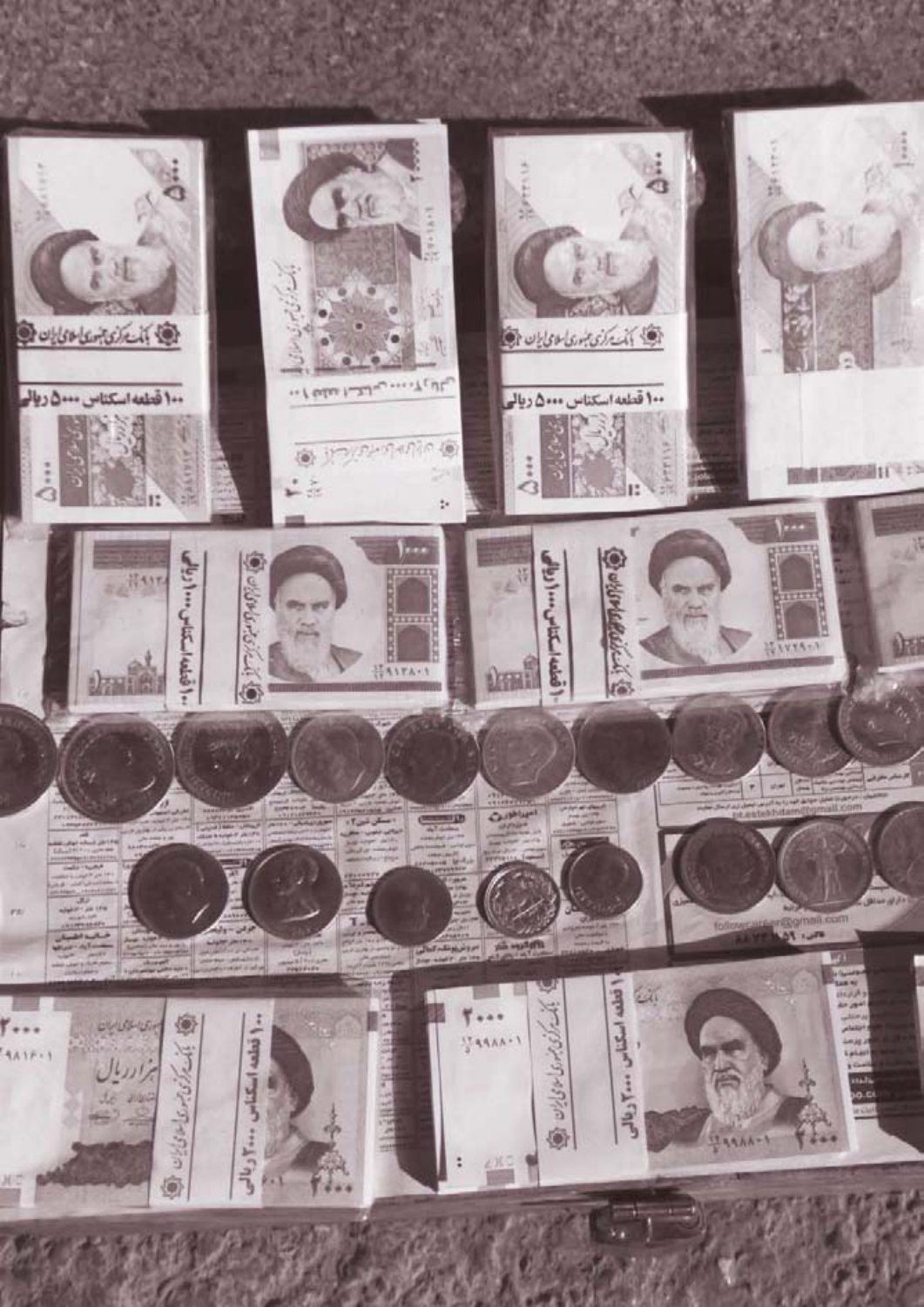As in any negotiation, the devil is in the details—and there are many to discuss. But one detail stands out above all else: What kind of relationship does Washington want with Tehran? Over the duration of the Obama administration, America's preference has been to work towards small confidence-building measures—without clarifying its long-term objectives. This is better than nothing, but due to the lack of trust between Washington and Tehran, small tactical steps are unlikely to work—and to date, they have not worked. If the Obama administration, together with its allies, does not decide on an end game—that is, a detailed vision for normal relations with Iran—it cannot clearly communicate to Tehran the goal of diplomacy, sanctions, cyber warfare, secret assassination, and any other form of pressure. This is rarely addressed. Unless Washington and Tehran can see the same light at the end of the tunnel, the reluctance to take risks for peace will likely remain. And they will be more likely to continue escalating the conflict toward a military confrontation that both sides would independently seek to avoid.

With strategic clarity lacking in both Washington and Tehran, investment in the coercive instrument of sanctions has grown significantly over the past four years—the severity of U.S.-led sanctions enforced over the past eighteen months has even taken veteran Iranian officials by surprise. The combination of sanctions on Iran's oil and banking sectors are estimated to have cut Tehran's oil revenues by as much as 50 percent—from \$100 billion in 2011 to approximately \$50 billion in 2012.

Rather than attempting to impose a blanket economic embargo on Iran, the United States has instead used its massive leverage over the international financial system to create a new model for sanctioning Iran. It also laid the foundation for creating international buy-in through the three rounds of sanctions at the United Nations. Upon entering the White House, Barack Obama retained the same priorities, policy vehicles, and many of the same personnel on Iranian sanctions as his predecessor. Over the duration of his first four years in office, Obama signed into law the most comprehensive unilateral sanctions framework in history, led efforts to secure new multilateral sanctions at the United Nations Security Council, and played an instrumental role in convincing the European Union (EU) to implement its own set of unilateral sanctions.

Unilateral American sanctions have arguably inflicted the most pain on Iran during Obama's presidency. In July 2010, he signed into law the Comprehensive Iran Sanctions, Accountability, and Divestment Act, which updated the Iran Sanctions Act of 1996 with an array of punitive measures—two of which stand out: the sanctioning of providing gasoline and other fuels to Iran, and banning the sale of equipment and services that would help Iran increase its gasoline production capabilities.<sup>2</sup> As these sanctions caused Iran's imports to fall, the country was faced with potential fuel shortages, thereby forcing it to domestically produce gasoline that has caused the chronic pollution in Tehran to reach even more deadly levels.<sup>3</sup>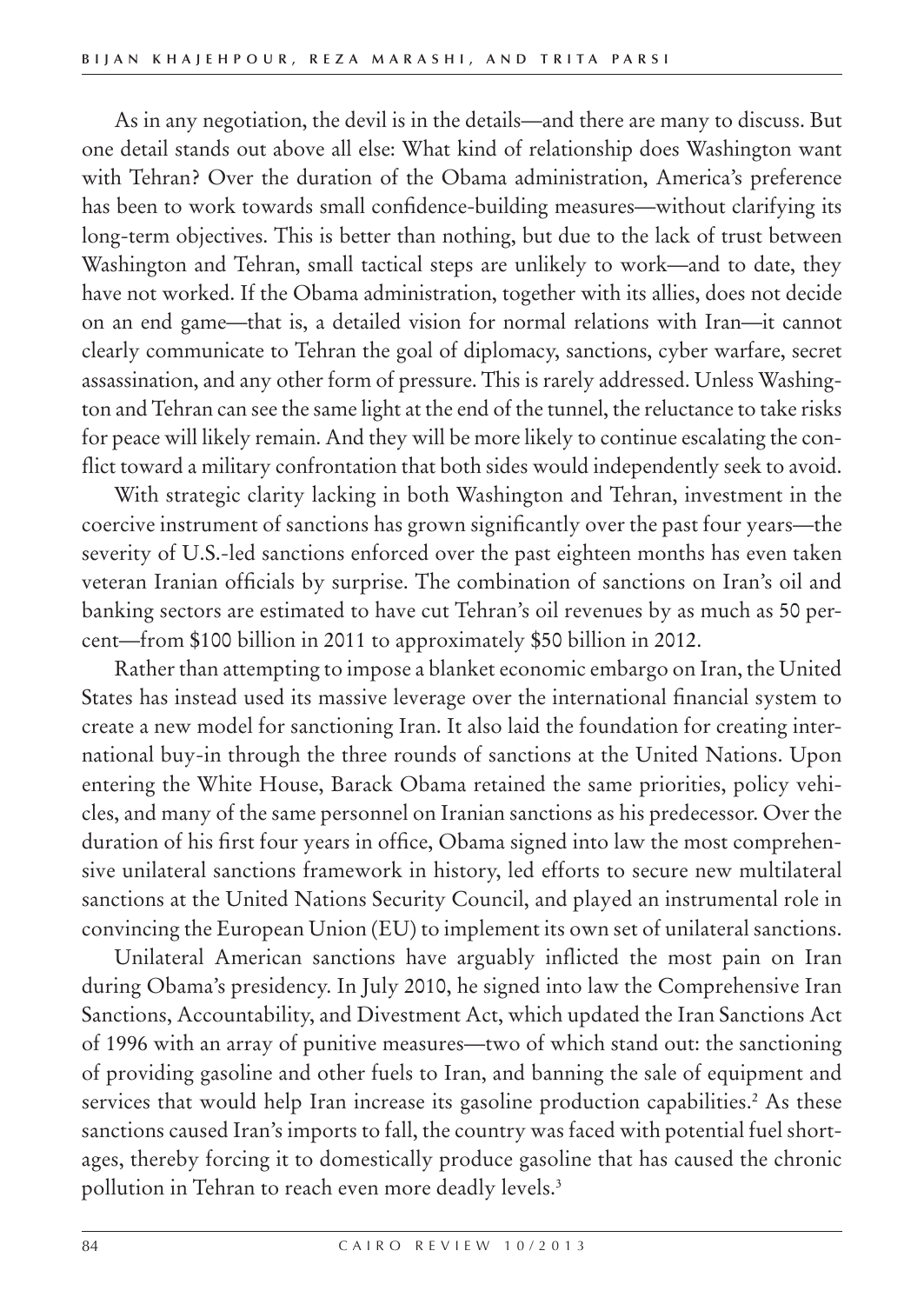With the U.S.-Iran conflict no closer to a peaceful resolution after nearly three years in office, Obama authorized what has been brashly described by American officials as the "nuclear option" in Washington's financial war against Tehran, by way of the National Defense Authorization Act of 2011 (NDAA).4 These sanctions restrict the access of foreign banks to the U.S. financial system if they process petroleum transactions with Iran's central bank.<sup>5</sup> Less than a year later, with congressional pressure unrelenting, Obama signed the Iran Threat Reduction and Syria Human Rights Act (ITRSHRA). Building on the NDAA sanctions, ITRSHRA cuts off access to the U.S. market for companies that do business with Iran's energy sector and freezes the U.S. assets of persons, insurers, and lenders that facilitate repatriation of Iranian oil revenues and/or do business with the National Iranian Oil Company and the National Iranian Tanker Company.6 Gary Ackerman, a Democratic Party congressman from New York, describes the intent of this mixture of unilateral American sanctions: "The goal… is to inflict crippling, unendurable economic pain [in Iran]. Iran's banking sector—especially its central bank—needs to become the financial equivalent of Chernobyl: radioactive, dangerous, and most of all, empty."7

With Tehran now facing what many consider the most draconian sanctions regime in history, does this mean sanctions are working? Have sanctions increased the likelihood of a compromise in the nuclear standoff? Or, are sanctions causing hardliners in Tehran and the West to dig in their heels and eschew the compromises that will be necessary for a peaceful resolution to the crisis?

Iran sanctions are a highly politicized issue, with domestic political ramifications in Washington and Tehran, as well as in Tel Aviv and Brussels. Though sanctions have been the primary policy tool used by the West since concerns about Iran's nuclear ambitions intensified in 2002, thus far they have failed to alter Tehran's nuclear policy. The question remains: Why? To better understand how sanctions have played out over the years, it is useful to deconstruct the stated objectives of sanctions, the internal state of play in Iran in response to sanctions, and the effect that sanctions have (and do not have) on the diplomatic process.

#### **Iran's Calculus**

The Obama administration has made sanctions the center of its Iran policy since the first round of negotiations with Tehran collapsed in November 2009, although its motivations for doing so and its public pronouncements about the objectives have varied. Perhaps the most commonly stated objective is changing Iran's nuclear calculus, with sanctions being the primary tool used to raise the cost of Iran's nuclear pursuits. The overarching goal is to make the cost of continuing Tehran's nuclear path too high to bear, thereby leading to a change in its nuclear policy. The strategy envisions a three-part scenario in achieving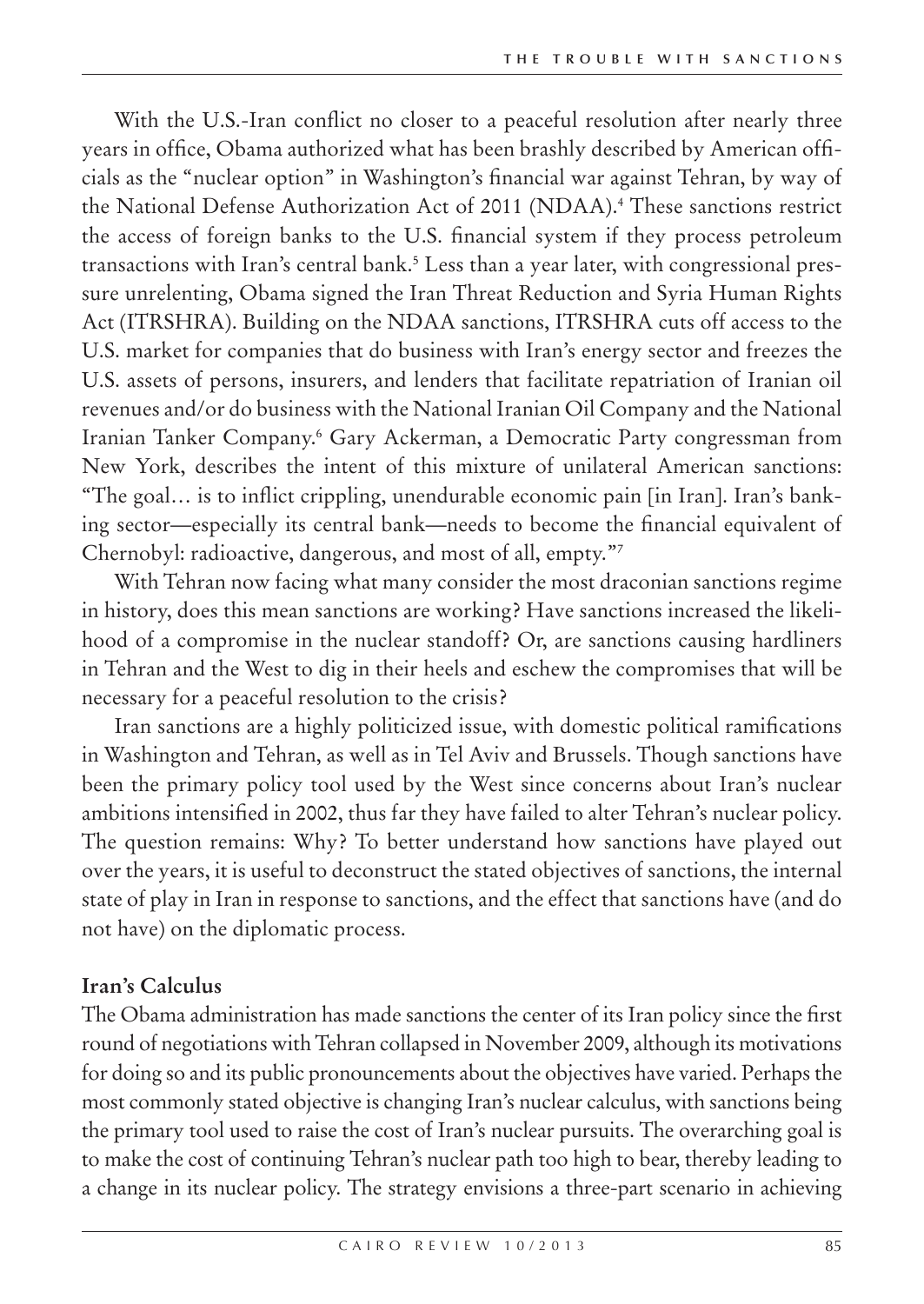this goal: devastate the Iranian economy with a tacit understanding that civilian Iranians will be hurt in the process; as sanctions take root and permeate Iranian society, civilians together with various stakeholders will pressure the government and potentially create regime-threatening protests; with the economy weakened—and new fissures created within Iranian society *and* among Iranian stakeholders—the Islamic Republic's regional and international strategic objectives become too costly to continue at current levels.

A subset of changing Iran's nuclear calculus is getting Tehran back to the table and negotiating in good faith. This logic supposes that sanctions will force key stakeholders in Tehran to believe that returning to negotiations and seeing them through is the only avenue for ending the forms of pressure that threaten their domestic, regional, and international priorities.

Another key driver of sanctions involves domestic politics in the United States and in Europe. One of the objectives, say some sanctions advocates, is to strengthen the credibility and leverage of pro-engagement camps, thereby providing political cover for politicians who favor non-military solutions to the conflict between Iran and the West. In the United States and within the European Union, sanctions serve as a shield against political attacks from neoconservatives who label negotiations with Tehran as a demonstration of weakness and naiveté. In Tehran too, sanctions indirectly support the engagement camp also, by reminding citizens of the consequences of hardline policies, and providing leverage for factions favoring détente with the West.

Some Western officials also present sanctions as an alternative to an American or Israeli attack on Iran, by helping delay Iran's nuclear program and thereby adding more time for diplomacy. Rhetoric within the Obama administration has stressed a preference to resolve differences over Iran's nuclear program diplomatically, while also emphasizing "all options are on the table"—including war—to prevent Iran from acquiring a nuclear weapon. American and European officials further believe that effective sanctions may help dissuade Israel from launching a unilateral strike on Iran; Israel has laid down numerous red lines over the past decade in an effort to demarcate specific developments in Iran's nuclear program that would trigger an Israeli attack.

Political signaling is another key driver of sanctions, with the signals intended to reach three key audiences: to show political constituents in the United States that Washington is increasing pressure on Tehran to unprecedented levels; to show Middle Eastern allies and foes that America is still in charge and make an example of Iran for its challenge to Pax Americana in the region; and thirdly, to show the world that Iran is paying such a heavy price for its nuclear pursuits that no country should seek to emulate Tehran's path to nuclear capability.

In order to maintain and increase the heavy price that Tehran pays, a special emphasis is given to maintaining unity within the P5+1. This logic infers that Washington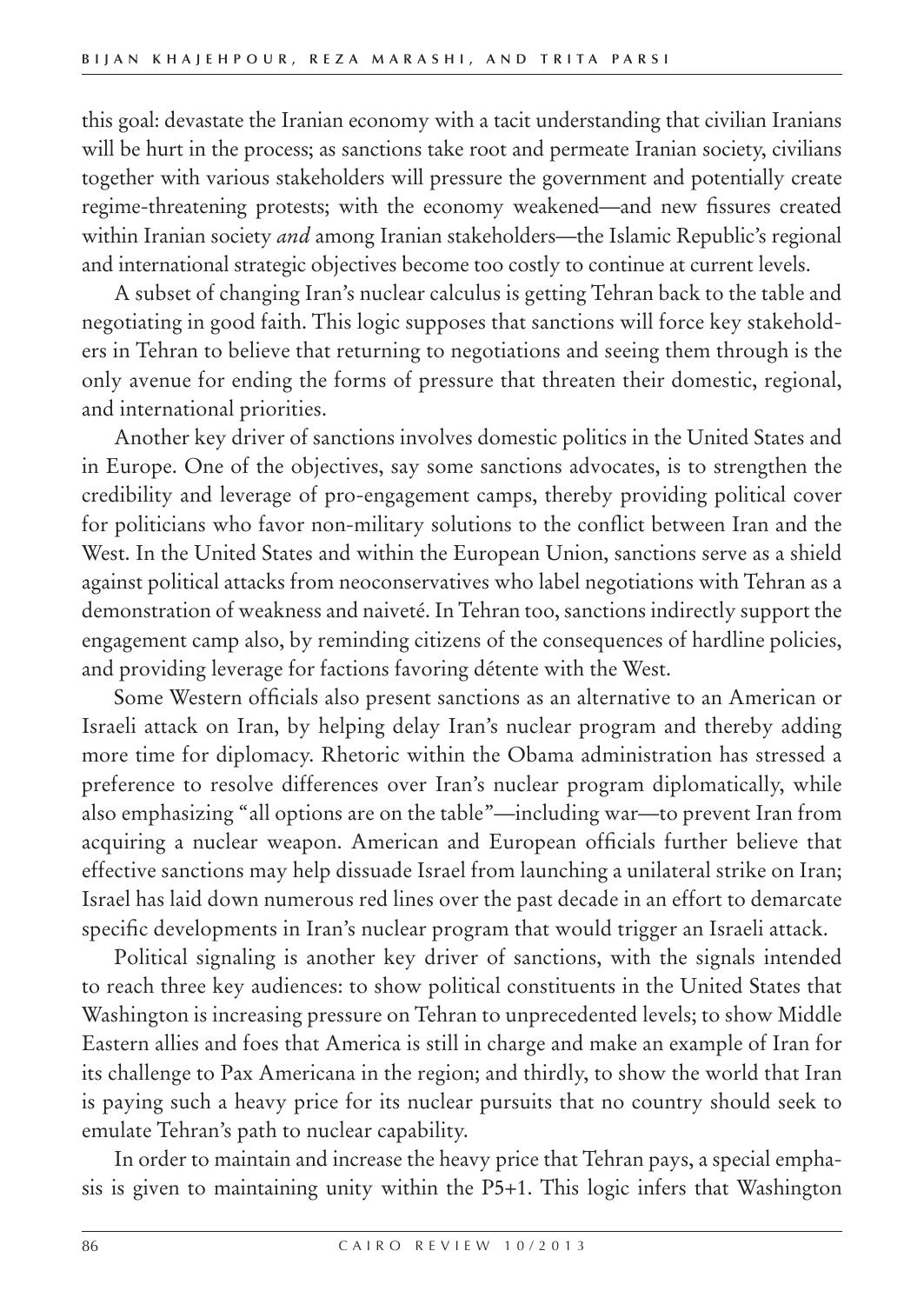must seek to maintain a multilateral approach toward Iran regarding the nuclear issue because Tehran is highly adept at exploiting rifts in the international community. Sanctions are the baseline tactic that the P5+1 can agree on in an effort to maintain international unity around diplomatic efforts to place red lines on Iran's nuclear program.

While these motivations for sanctions are not mutually exclusive, the central objective is to change Iran's nuclear calculus and force it to agree to a deal that it otherwise would refuse or has already refused. Since that specific objective has not been achieved thus far, sanctions cannot be deemed to have been successful. This begs another question: Why haven't Iranian stakeholders capitulated in some way under the pressure of severe sanctions?

#### **The Western Animosity Narrative**

Sanctions have had a devastating impact on the Iranian economy. Numerous regime stakeholders openly acknowledge this, although they also blame Iran's economic decline on a number of other factors such as subsidy reforms, varying degrees of mismanagement, and long-standing corruption.

Representatives from the Iranian Chamber of Commerce have said that 50 percent of the economic predicament is a direct consequence of sanctions and the other 50 percent is due to failed economic policies.8 Mohsen Rezaei, secretary of the Expediency Council and former commander of the Iranian Revolutionary Guard Corps, believes that 40 percent of the current economic problems are due to sanctions, blaming the rest on mismanagement as well as corrupt networks that are "trying to benefit from the current chaotic situation in the economy."9 The deputy speaker of the Iranian Majles, Mohammad Reza Bahonar, has said that external sanctions are causing 50 percent of the current economic difficulties, with the rest being the consequence of weak political decisions and structural issues.<sup>10</sup>

Supreme Leader Ayatollah Ali Khamenei is steadfast in his defiance of sanctions. The escalation of sanctions has enabled him to strengthen a powerful pre-existing narrative that portrays Western powers as a brutal, immoral group of governments out to 'get' Iran, and that their core interest is to keep Iran underdeveloped and dependent. This narrative serves to maintain unity in a fragmented power structure by sustaining the image of an unrelenting enemy. This in turn justifies a feared security apparatus to counter that enemy—and mobilizes the support of a minority segment of society that can be paraded as "popular support" when needed—on the anniversary of the revolution, during elections, etc.

As long as the narrative of Western animosity remains in place, Khamenei will justify the empowerment of his military-security apparatus as a necessary instrument for countering threats against the Islamic Republic.<sup>11</sup> In January, he commented that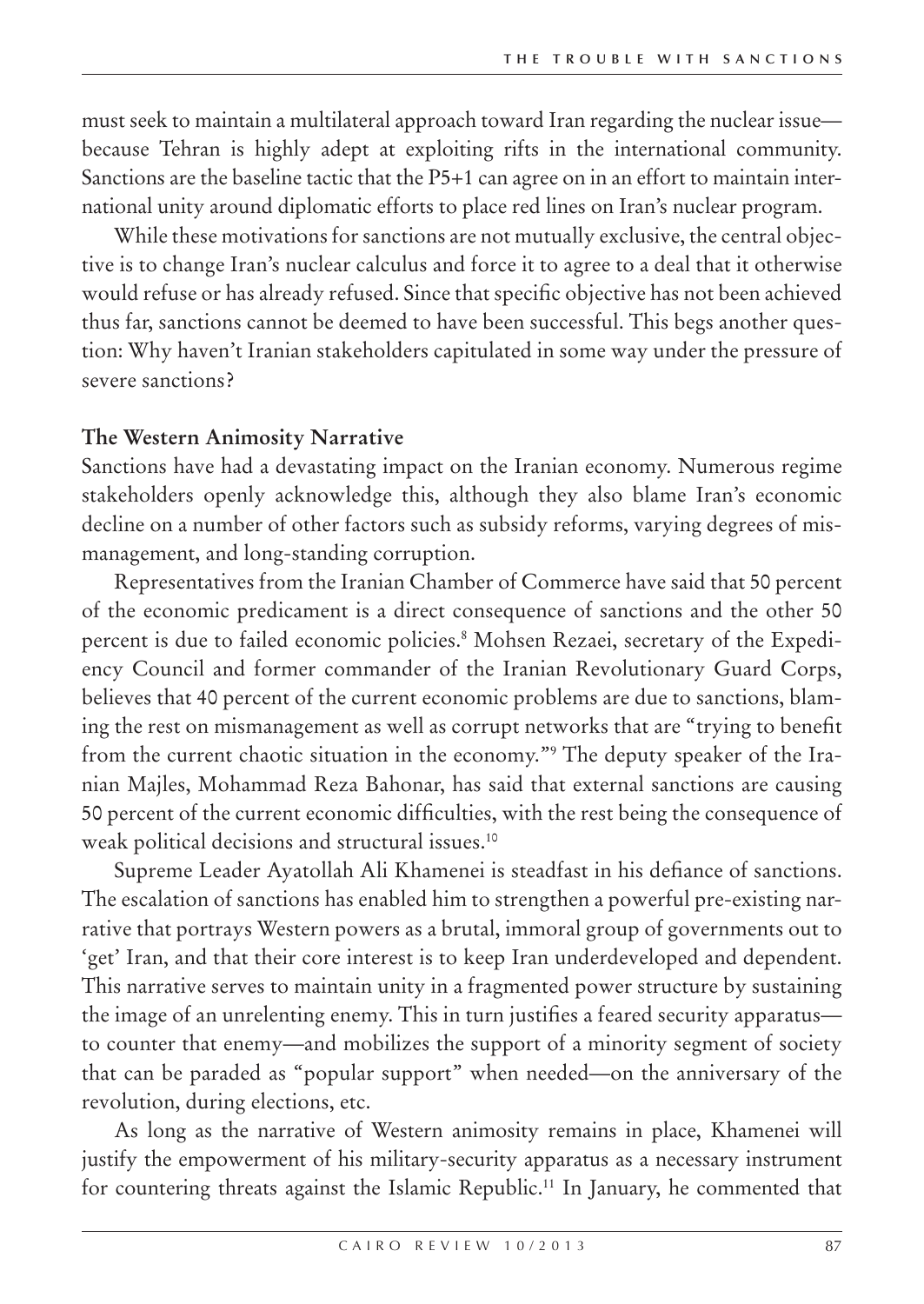"the sanctions are meant to strain the people's patience, incite the people to oppose the Islamic Republic, and increase the pressure on Iranian officials in order to alter officials' calculations"—in other words, he continues to promote the image of a strong external enemy and the imperative 'not to give in.'12 Khamenei's formula for countering the sanctions—which he describes as "economic warfare"—has been dubbed the 'economy of resistance,' a vague term for a greater degree of protectionism, support for domestic industry, and lowering the Iranian economy's dependency on oil exports.

Khamenei may be the supreme leader, but his position on nuclear policy is not immovable. There are Iranian domestic interests and structures that can challenge his narrative, and create counter narratives enabling a policy course correction. But they are unlikely to do so in the absence of clear, tangible, and positive potential outcomes in the event of an Iranian nuclear policy shift. To provide some degree of flexibility, Khamenei allows experiments, but does not commit to them until he gets a sense of security about the initiatives—an Iranian version of "leading from behind."13 Indeed, the supreme leader can hide behind an array of institutions when he needs to justify or delay a decision. So, a critical question is how key constituencies read the current state of play, especially those layers of power that are closer to Khamenei.

# **Waiting for Sanctions Fatigue**

While there is wide acknowledgement in Iran that sanctions have created economic and social costs for the country, individuals close to the core of Iran's power structure are relishing the narrative of resistance. According to this line of thought, while Iran suffers economically, it is also gaining newfound respect on the international stage due to its refusal to succumb to Western pressure. "Those who are witnessing how Iran is managing its enormous challenges develop a new level of respect for Iran, and that has given Iran a new credibility on the international stage," one influential parliamentarian remarked. "Iran has become a role model for developing countries and there is a greater willingness among developing nations to work and trade with Iran."14 While the idea that Iran is viewed as a role model or with greater respect is certainly debatable, it is an argument that is frequently cited by officials as a vindication of their narrative.

Moreover, this narrative contends that as long as Iran stands firm, global sanction fatigue—including in Europe—will ultimately cause the collapse of this policy. A senior decision-maker in Tehran spoke confidently of the belief that Europe cannot stomach a return to sanctions-based policies reminiscent of those imposed on Saddam Hussein's Iraq. This in turn will slowly unravel the coalition against Iran. "The sanctions—and especially the continuation of these sanctions—have exposed Washington's true character to many international players, including Western countries," he said. "I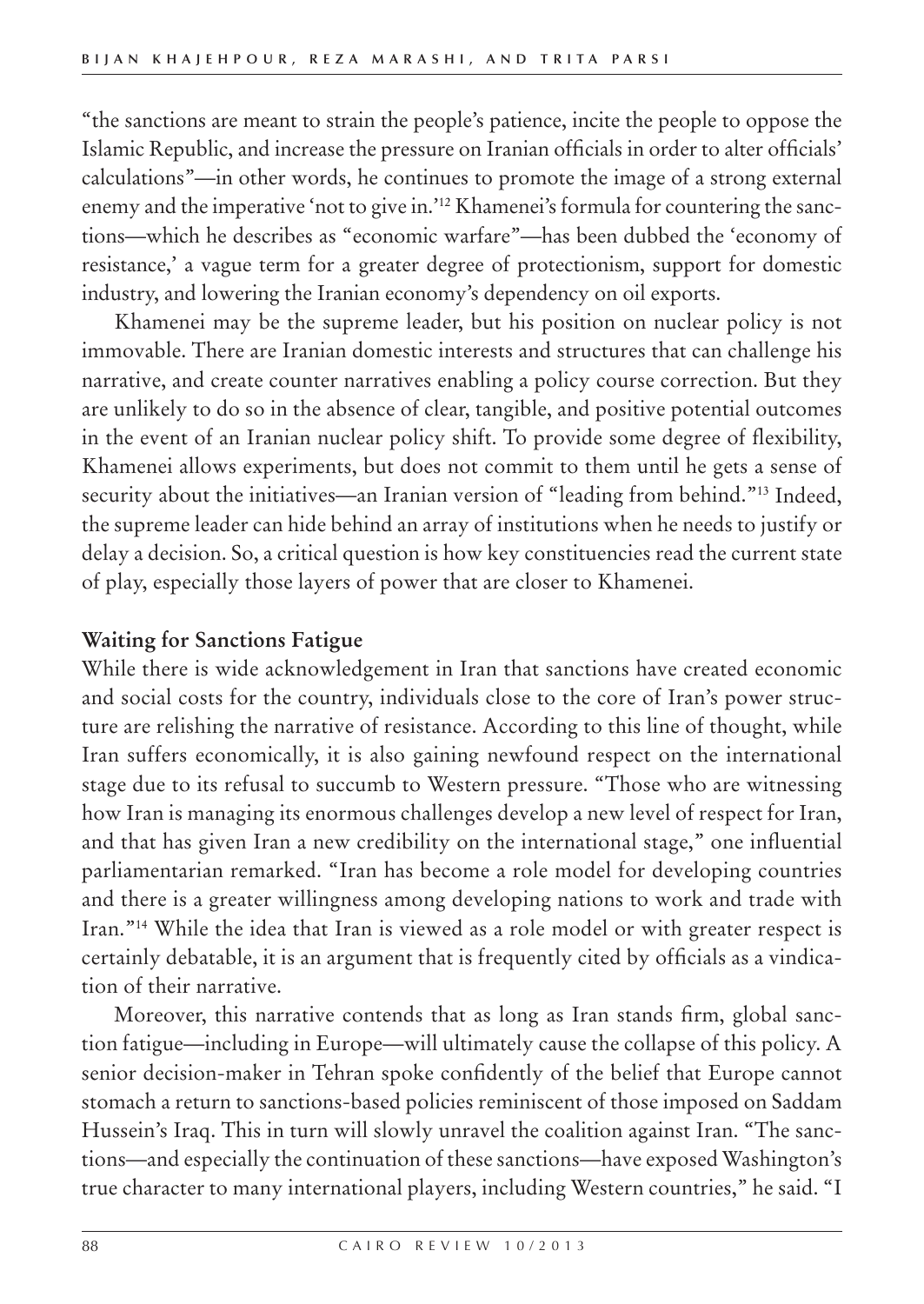believe that the Europeans won't continue to blindly support the U.S. strategy, and the time will come when the EU or some of the European countries will go a different path and Iran will wait for that break."15 A Majles deputy close to Speaker Ali Larijani echoed this sentiment, expressing a degree of skepticism regarding Europe's dedication to sanctions: "In the Majles presiding board, there is an understanding of what the U.S. is doing. We understand that they have a strategy to antagonize Iran. However, the big puzzle is the EU's behavior. It seems as if the Europeans have fallen into an American-Israeli trap and they don't know how to come out of it. If they continue this way, they will lose more and more of their economic foothold in Iran."16

Iranian regime officials—aiming to bolster Khamenei's hardline narrative—seek to politically capitalize on the negative impact of sanctions in order to influence the Iranian populace's attitudes towards the West. Rather than denying the negative impact of sanctions, decision-makers in Tehran increasingly acknowledge them to vindicate their claims of Western hostility towards Iran. "It's true that the sanctions are imposing an economic cost on the Iranian people and the regime, but they are also imposing a social cost on the U.S.," one influential policymaker said. "The Iranian people are learning more about the hypocrisy and the true image of the West. I believe that the Iranians are becoming more and more anti-Western and that will have long-term costs for the Western countries in our region."<sup>17</sup> Although it is unlikely that sanctions will turn the entirety of Iran's population against the West, Iranians inside Iran have increasingly voiced their displeasure with both the government *and* the sanctions that create new hardships.18 A senior Iranian diplomat echoed as much: "The society has become nuanced in its political awareness. It can analyze to see how far the current economic conditions are a result of Western pressure and Western double standards and to what extent it is the doing of the Iranian government."19 Accurate polling is questionable in Iran, yet a long series of studies—including a recent scientific poll conducted by Gallup—supports the notion that a strong plurality of the Iranian population tends to put the blame for the economy on the U.S. rather than on the Iranian government.<sup>20</sup> If this trend holds, the regime will find more opportunities to strengthen its narrative of resistance and blame the West for Iran's deteriorating economy as the duration and bite of sanctions intensifies.

Overall, the strategic outlook of Iran's supreme leader is to maintain a clear distance from the United States. However other stakeholders have developed alternative agendas. Some segments of the Iranian power structure view a good relationship with the West as a prerequisite for Iran's economic and technological progress. Others believe that Tehran should ease tensions with the West to provide a greater degree of peace and tranquility in the region. However, as long as the antagonistic policies of Western countries remain in place, the Khamenei discourse will continue to dominate.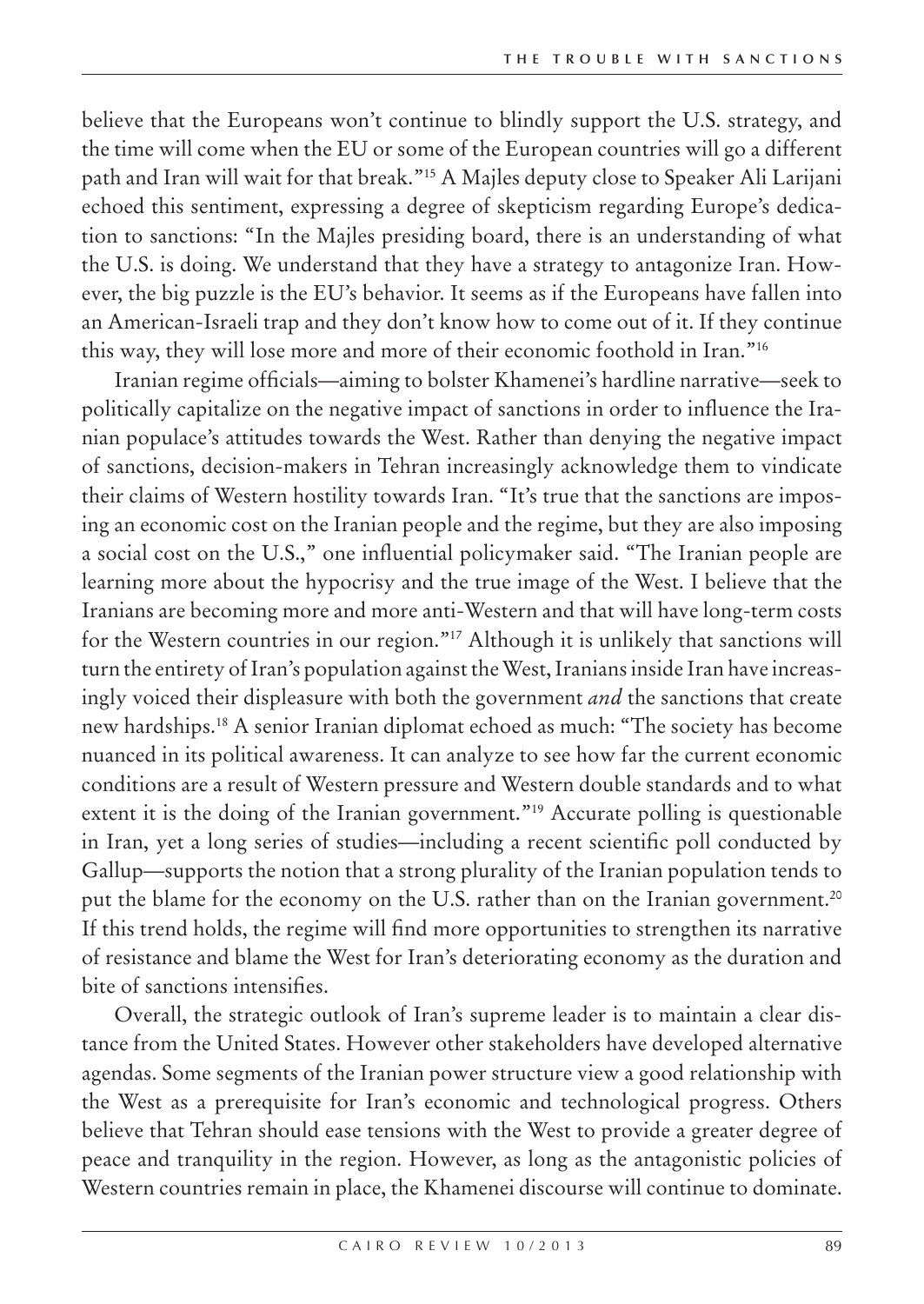#### **Undermining Reform**

A critical step for sanctions to succeed in changing Iran's nuclear calculus is to create room for the emergence of a competing narrative that paves the way for a shift in policy. Though the repressive nature of the Iranian regime and its efforts to eliminate any public debate about the nuclear issue renders the emergence of such a public narrative next to impossible, this does not necessarily hold true for narratives within the inner circles of the regime. Thus far, however, no such counter narrative appears to have emerged among influential elements of the Iranian elite.

"Even though regime members outside the core can have a voice and influence, it is sad to say that none of them actually has a strategy on how to amend the national security policy," a regime insider explained. "Therefore, the core around Ayatollah Khamenei is not only the most powerful, but also the only group that has a strategy, i.e. the 'strategic distance and antagonism' to the U.S."<sup>21</sup> At present, there is no discernible competing strategy to the current narrative favored by Khamenei and the layers of power closest to him. While mainstream conservatives may be more amenable to negotiations and a nuclear compromise, they have not formulated a strategy accordingly, as they feel that the dominant narrative will hold firm. The other reason for the lack of a counter narrative can be found in the failure of Western countries to craft and communicate an alternative scenario. In Iranian eyes, there are no indications of how the dynamics of nuclear negotiations would change if Iran indeed changed its policy. These interest groups do not seem impressed by offers of the removal or suspension of some sanctions. Consequently, the core narrative is not only unchallenged during internal debates, it is further consolidated by continued external antagonism.

A former high-level diplomat and foreign ministry official described the result of this trajectory: "The status of being in an 'economic war' means that a lot of the actual issues in the country cannot be debated, which is also impeding the political development of the country. The situation has undermined the position of the reformists and empowered the hardline elements."22

Iranian intellectuals critical of the regime—even though they have diverging views on whether the Iranian government should show more flexibility or whether Western countries should adopt a new policy—tend to agree that sanctions only reinforce the dominant anti-Western narrative, thus making it very difficult for any other perspectives to emerge. There is also agreement with the notion that sanctions have undermined the domestic process of democratization, which in turn has aided longstanding efforts by hardline forces to dominate Iranian politics.<sup>23</sup>

A former mayor of Tehran points out that neither Iran's elite nor its society at large wish to see the destruction of Iran. Therefore, he says, any internal or external push that would bring Iran to the brink of "economic destruction" will be met with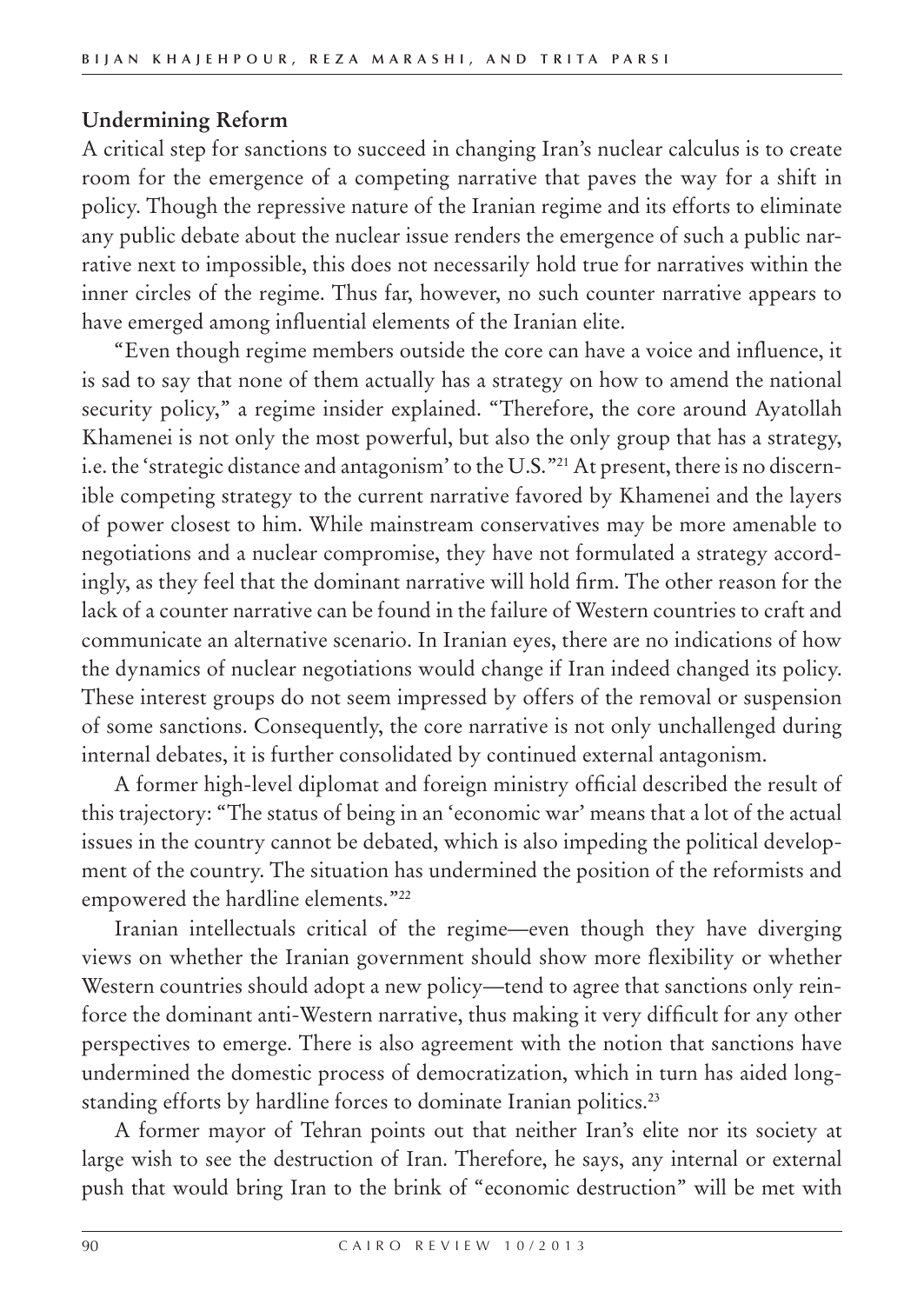a harsh reaction. The problem, he adds, is that most Iranian elites have not decided whether the West or their own regime is primarily responsible for the country's sanctions predicament.<sup>24</sup>

### **Regime Change?**

Stark divisions over foreign and domestic policy among the Iranian elite are unmistakable. However, those divisions do not appear to have affected regime cohesion around the nuclear issue or on the response to sanctions. And if elite insiders are to be believed, sanctions have helped strengthen cohesion rather than intensify rifts. A serving senior minister articulated his view accordingly: "The main objective of these sanctions has been to impose regime change or at least to weaken the Iranian regime. They have failed in that objective and in fact, they are strengthening the core of the Iranian regime, because they have regime constituents." The minister says that the main result of sanctions is their socio-economic costs including the negative impact on Iran's economic development. Another current official with influence over Iran's economic policies shared this sentiment: "Western governments thought that Iran would collapse economically after the central bank sanctions. Well, now they know that they have failed. If they continue this way, it will just strengthen Iran's resolve to confront the West."25

Naturally, regime officials will tend to toe the party line, which does obscure a clear picture of the thinking inside the system. However, when crosschecked with former regime officials and regime-critical intellectuals, a similar sentiment emerges. A former deputy foreign minister candidly describes a line of thinking that exists beyond the supreme leader's inner circle: "It was obvious to us that the sanctions' pressure will increase and it was also clear to us that the main target was to weaken the regime, but that compelled us to stay strong, work together, and prove the Western strategy wrong."26 A former senior Iranian diplomat shared this sentiment, saying that he believes continued sanctions will further harden Iran's position in future diplomatic negotiations.27 It is reasonable to believe that beyond these statements of bravado, a more conflicted situation exists. The critical question, however, is whether those internal divisions are having an impact on the strategic calculations of the regime.

# **Private Sector Pressure**

For its part, the private sector is unhappy about the current state of affairs, especially the negative impact of sanctions—and government policies—on private sector activity. But in their private lobbying campaigns, rather than pushing for a different foreign policy, they have tended to focus on lobbying the government to secure concessions for the private sector, thereby acknowledging that they do not have the necessary political influence to change nuclear policy. The main forum for such lobbying has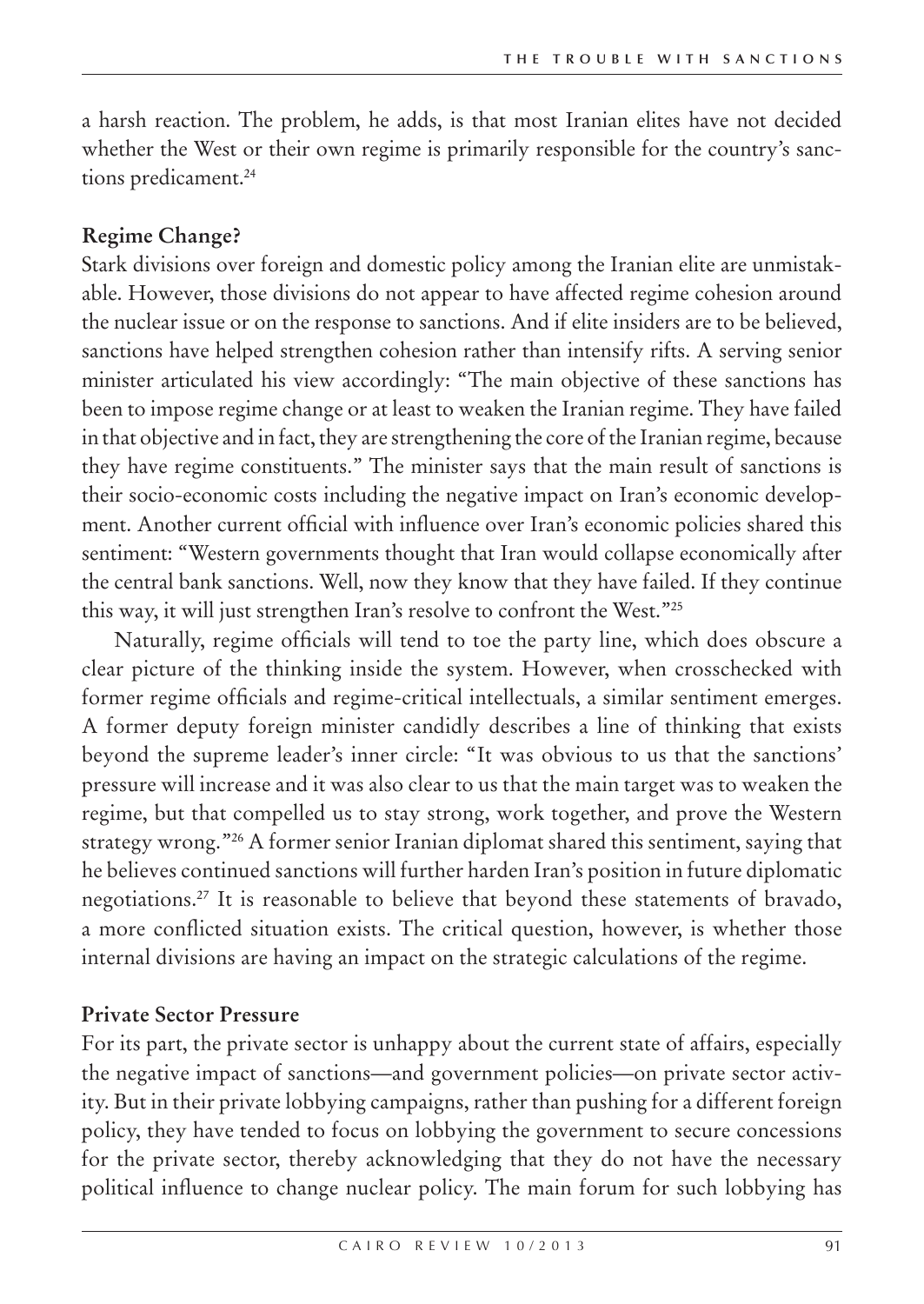been regular sessions titled "Dialogue between the Iran Chamber of Commerce and the Government," which involve the president of the chamber (Mohammad Nahavandian) and key ministers (finance, commerce and industry, agriculture, petroleum, etc.). Ayatollah Khamenei's decision to declare the current calendar year as the "Year of Domestic Capital and Domestic Industry" is likely related to these lobbying efforts.28

Thus far, the private sector has secured a number of concessions. Numerous product categories of imports have been included in the currency exchange priorities so that such companies can use favorable currency exchange rates for their imports.29 The implementation of the second phase of subsidy reform has been delayed (this was achieved through direct interaction between the private sector representatives and the Majles).30 A decree by the Expediency Council on "Drive to Self-Sufficiency in Industry, Agriculture, Defense, and Security" has been finalized—a document to promote local industry and local production. This was also the result of lobbying with the Expediency Council.31 Permits have been issued for private sector companies to participate in the exportation of petroleum (including crude oil) and petrochemical products.<sup>32</sup>

In February 2013, Ayatollah Khamenei signed a decree on "General Policies on Domestic Production and Protection of Iranian Labor and Capital."33 The latest evidence that domestic industry is lobbying to improve the investment environment manifested itself when the supreme leader's decree highlighted twenty-three new benefits to Iran's private sector, including but not limited to: promotion and protection of the production of strategic goods, as well as goods that are required for domestic manufacturing; completion of the value chain of raw materials and products, and an end to the sale of raw materials; promotion of producing goods in the domestic market, the competitive production of which will lead to net hard currency revenue for the economy; management of hard currency resources emphasizing the needs for domestic production and entrepreneurship aiming at maintaining the value of the national currency; an increase in the role of the private sector and cooperative sectors in domestic production; and the breaking of all monopolies in production, commerce, and consumption.

While it is correct to say that a number of these initiatives will also benefit the quasi-governmental sector, the central point is that the Iranian business community (private or quasi-governmental) is mainly focused on improving its own operational and investment climate rather than lobbying for a change in nuclear strategy. Moreover, while Western intelligence suggests that the Iranian business community has put pressure on Khamenei to shift his nuclear stance, no publicly available information has been able to confirm this. In spite of the bite of sanctions, Khamenei's narrative of resistance continues to dominate, and key stakeholders seem more intent on seeking concessions from the government rather than pressing for a change in its nuclear policy.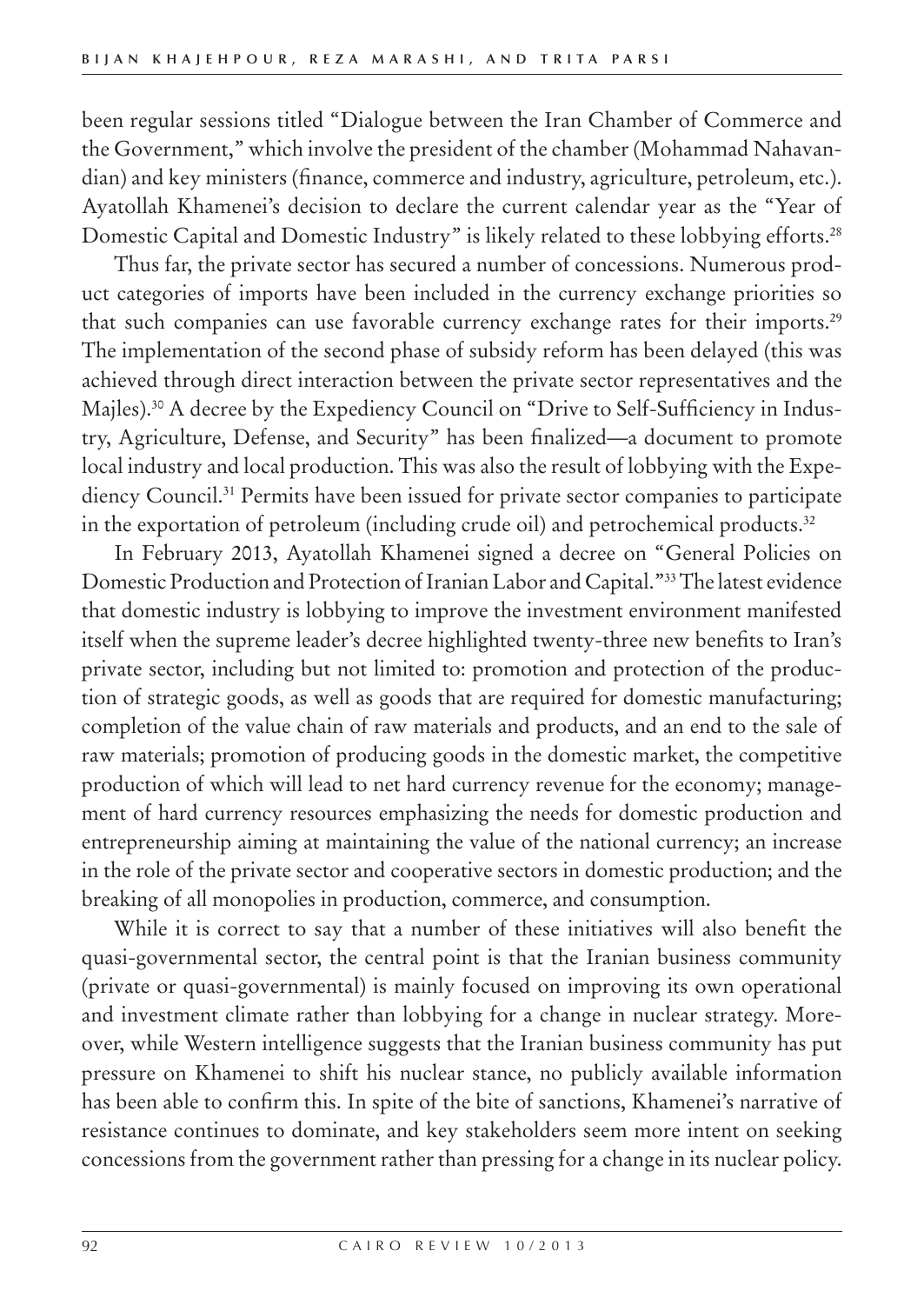#### **Talking to America**

While there was greater diplomatic activity in 2012 and 2013 compared to 2011, there are no signs that sanctions have compelled Tehran to 'come back to the table' in the manner that the sanctioning states desire. Meetings over the past year have failed to produce a compromise. Tehran signaled openness to halting the production of mediumenriched uranium (MEU) at the 19.75 percent level—a level of enrichment needed to produce medical isotopes for cancer patients, but also an important step closer to the 90 percent level required for nuclear weapons. However, Iran resisted calls to cease activities at its heavily fortified underground enrichment facility in Qom and ship out its stockpile of MEU. In return, Tehran sought the lifting of sanctions and/or upfront recognition of its right to enrich—demands the U.S. and its allies rejected. Tehran dragged its feet in scheduling the most recent meetings, either seeking to create the perception that it is in no hurry, or truly believing that it could afford to play for time—or perhaps seeing little benefit in coming to the table at all. In any case, there are no signs yet that the sanctions noose around Tehran's neck, as State Department Spokesperson Victoria Nuland has put it, has softened the Iranian negotiation position.<sup>34</sup>

Some foreign policy hands in Tehran contend that in spite of increasingly uncontrollable infighting within the regime, viewpoints among various political factions have converged on the nuclear issue. Even influential foreign policy experts, who were sidelined by President Mahmoud Ahmadinejad and later joined opposition leader Mir-Hossein Moussavi's presidential campaign in 2009, believe that "succumbing under pressure only invites more pressure," and have even privately circulated proposals such as withdrawing from the Nuclear Non-Proliferation Treaty (NPT). Though Iranian officials no longer deny the immense impact of sanctions on the Iranian economy, Khamenei has reinforced his refusal to allow sanctions to affect Iran's nuclear policy. Iran won't negotiate "with a gun held to its head," he stated on February 7, 2013, in response to Vice President Joe Biden's call for direct U.S.-Iran talks. In a speech on February 16, he expanded on his reasoning with a direct reference to sanctions and the notion that Tehran will react positively to incentives as opposed to pressure:<sup>35</sup>

Sanctions are painful and they are a nuisance, but there are two ways to react to such pain: One group are those who start begging for forgiveness, but a brave nation like Iran will try to mobilize its inner resources and to pass through the "danger zone" with determination and courage… The Americans should show that they don't want to bully us, that they won't engage in evil acts, show us that their words and deeds are not illogical and that they respect the rights of the Iranian people, show that they won't push the region into further confrontations and that they won't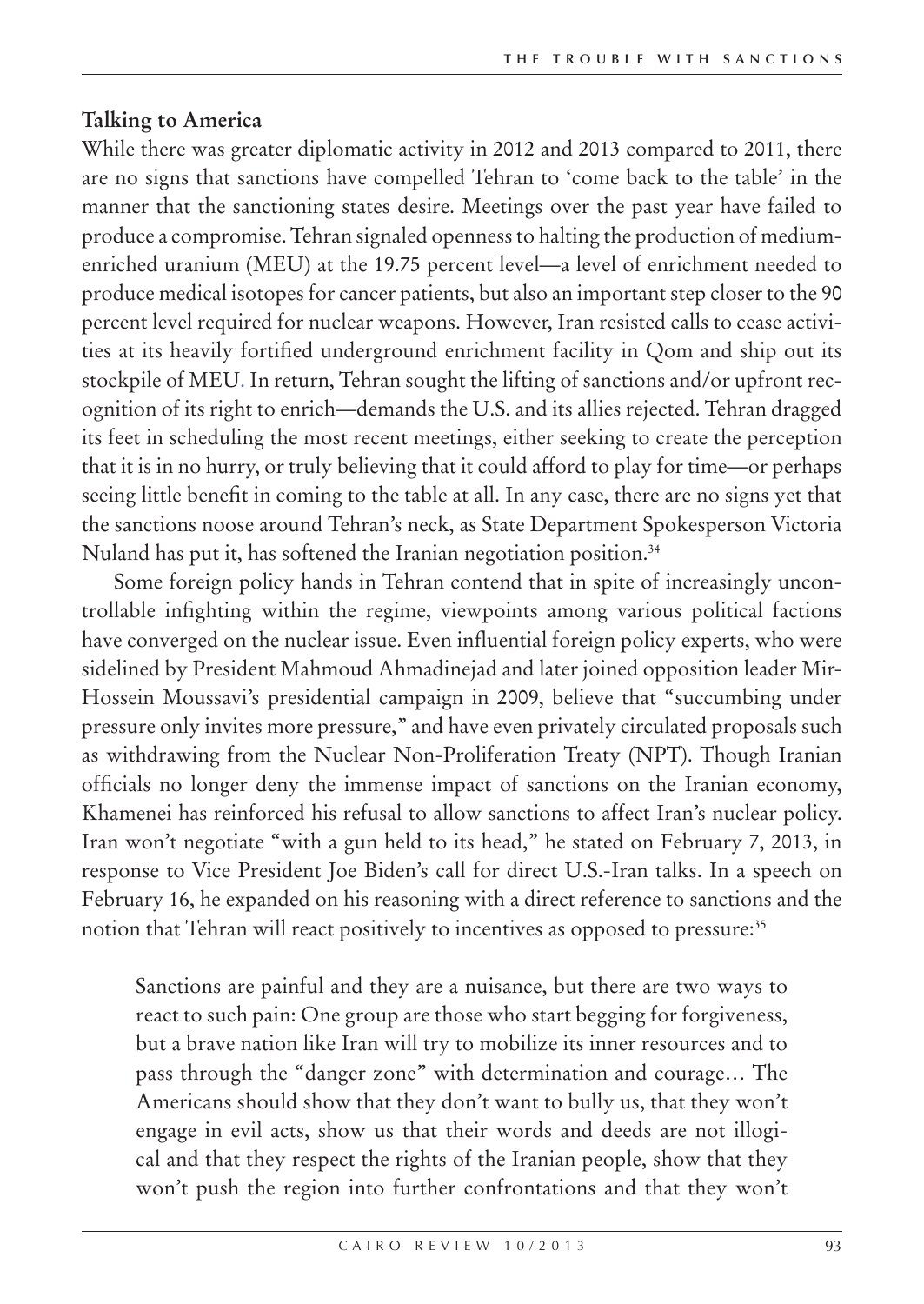interfere in the internal affairs of the Iranian people—they will see that the Islamic Republic has good will and the people are logical. This is the only way to interact with the Islamic Republic.

The sanctions have, however, achieved one outcome: There is an elevated and intense debate in Tehran on the issue of talking to America for the purpose of establishing a better relationship with Washington. It is in this context that Khamenei's statement is so critical, as he is not rejecting the argument that Iran should establish relations with Washington, but rather the notion that it should do so while facing escalating economic pressure orchestrated by the United States. Khamenei is in essence declaring that the conversation about establishing relations with the U.S. (by first accepting the invitation for bilateral talks) will not translate into real action until Washington's sanctions-based approach is ended.<sup>36</sup>

Although the deep-seated distrust between the United States and Iran has also been heightened by sanctions and the crisis over Tehran's nuclear program, these are only two of many issues dividing them. However, the nuclear program remains the top priority for U.S. policymakers working on Iran—often to the detriment of more important issues, such as the deteriorating human rights situation in the Islamic Republic.

An Iranian nuclear bomb is neither imminent nor a foregone conclusion. The sixteen U.S. intelligence agencies judge with high confidence that Iran has conducted no nuclear weapons-related experiments since 2003, that it currently has no nuclear weapons program, and that it has not made the political decision to pursue nuclear weapons.

 In theory, this provides ample political space for Obama to pursue a sustained process of diplomacy dedicated to ensuring that Iran's nuclear program remains verifiably peaceful. In practice, however, we often see the opposite from Washington—self-imposed time limits on diplomacy, unprecedented coercive measures, and sensationalistic government-fed journalism about an imminent Iranian nuclear weapon. Why the disconnect?

At present, Iran is pursuing a strategic middle ground called nuclear latency: It aims to build a nuclear energy program that would allow for the production of a nuclear weapon on short notice if an existential threat came to the fore. This is often referred to as the "Japan option"—after the country that has made significant investments in peaceful nuclear energy without developing key expertise to produce a nuclear weapon or its corresponding delivery systems. Like Japan, Iran's technological sophistication, its access to uranium and plutonium, and its experience launching satellites and missiles lend credence to the argument that it could theoretically build a nuclear weapon. But even after doing so, a weapon would require at a minimum one full year to complete and American intelligence would almost certainly detect such efforts.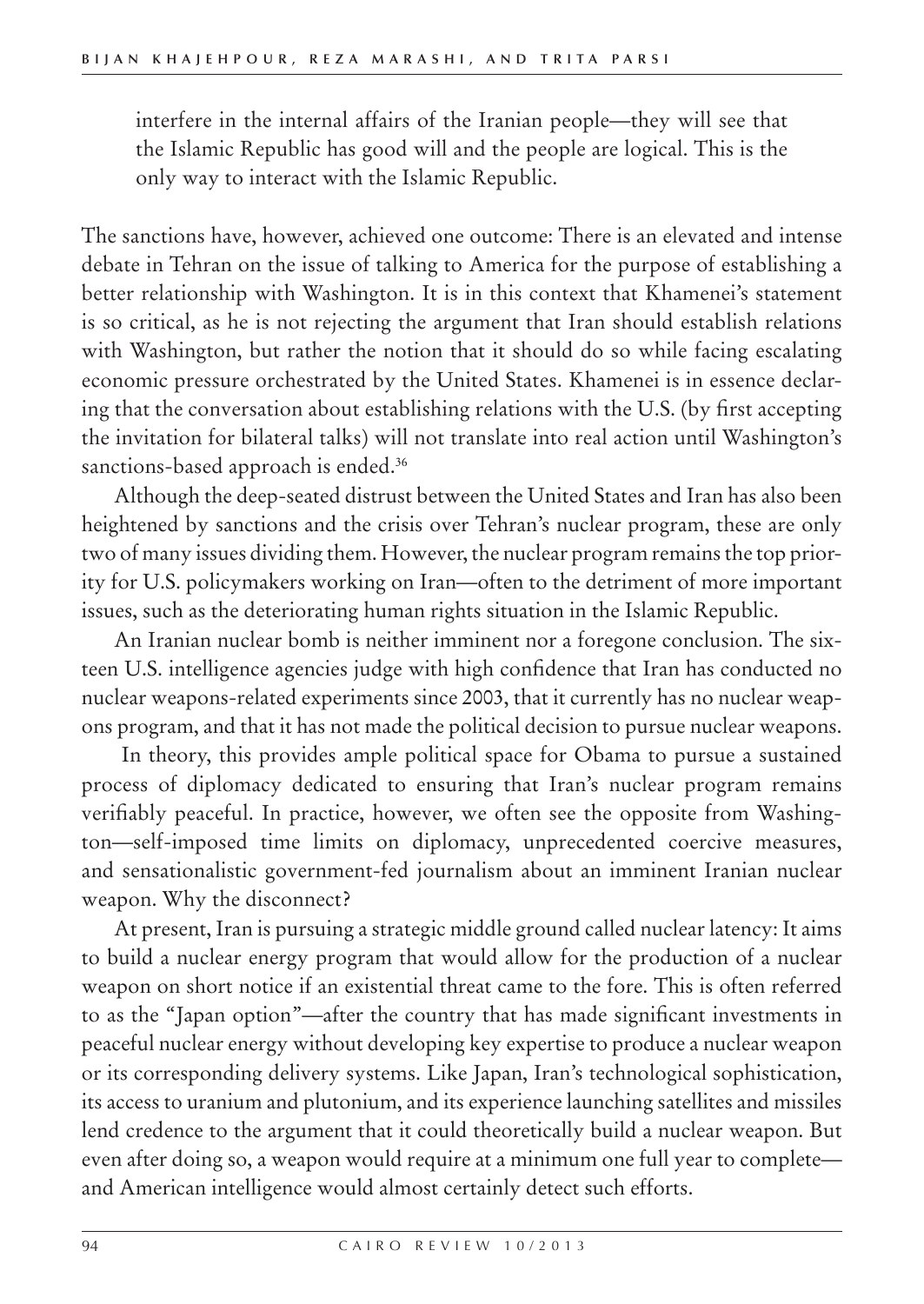Nuclear latency does not violate Iran's international obligations, but it does arguably provide the Islamic Republic with a geostrategic equalizer in a region that America has dominated for decades. Numerous alternative explanations for opposing Iran's program have been offered: Iran's nuclear program will stunt the growth of nascent and future democracies in the region, fatally undermine the Nuclear Non-Proliferation Treaty, cause Iran's Arab neighbors to lean toward Tehran, or encourage nuclear proliferation throughout the Middle East.

Some of these concerns hold merit, others are more far-fetched. But all of them fall under the umbrella of a larger concern—arguably America's primary concern regarding Iran's nuclear program: a nuclear-capable Iran will enable the emergence of a regional power that fundamentally rejects the notion of a Pax Americana for the Middle East.

And therein lies the rub: Iran will not enter into the regional security framework as it exists today, and the United States will not change the existing framework to accommodate Iranian preferences and goals. At face value, this seemingly zero-sum game puts Washington and Tehran on a collision course that can only end in war unless one side blinks.

The saving grace, which prevents this scenario from becoming a forgone conclusion, is that to date, diplomacy has not really been tried. There has been one forty-fiveminute bilateral meeting between the United States and Iran during Obama's first four years in office. This does not constitute a real diplomatic effort. Embarking upon a sustained diplomatic process on Iran's nuclear program will not solve the larger U.S.- Iran conflict. But it can serve as an important foundation from which dialogue can continue on other equally important issues.

#### **Drinking the Cup of Poison**

Overall, sanctions have succeeded in putting tremendous pressure on the Iranian economy. Rather than show greater flexibility, however, the Iranian government's response thus far has been responding in kind by increasing pressure on the West. Tehran has continued to expand its nuclear program, it has sought ways to circumvent sanctions rather than acquiesce to them, and it has doubled down on the foreign-threat mindset that empowers Iran's hardline security and intelligence communities—the very elements that benefit from a continuation of the crisis. All this indicates a significant gap between the stated goals of the sanctions policy—a change in the Iranian calculus in regard to its nuclear program—and what sanctions have actually achieved.

Some sanction advocates posit that sanctions will not necessarily yield results in a linear manner; Tehran, they explain, may be able to resist sanctions for an extended period of time, only to massively yield to the pressure after an inflection point has been reached.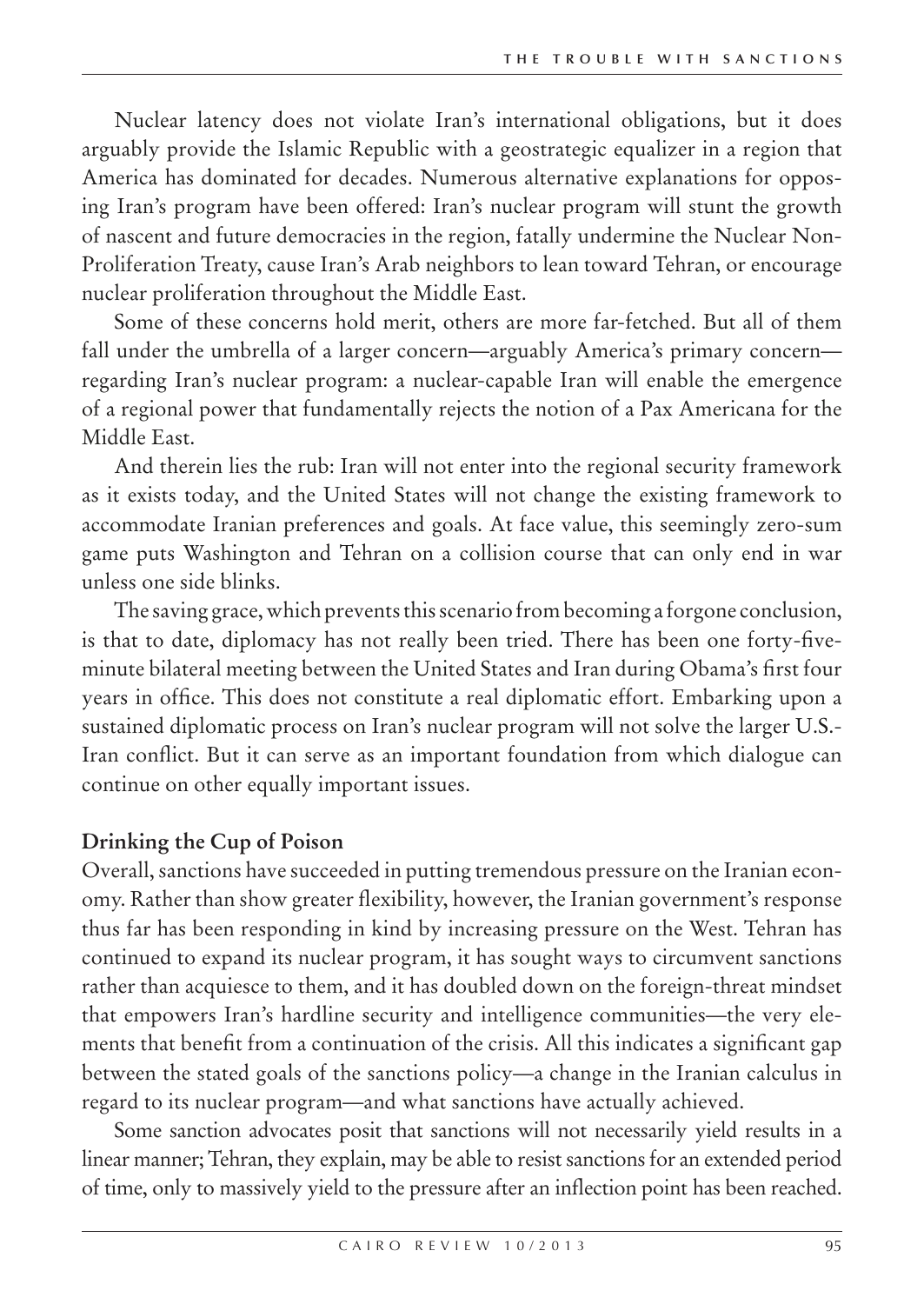The view suggests that judging the track record of sanctions thus far is therefore inappropriate and misleading. In an arena where diplomatic efforts are judged harshly and expected to yield extensive results almost instantaneously, this argument also accepts a political reality in which timelines and deadlines for sanctions can hardly be guaranteed.<sup>37</sup>

However, even if the notion of a non-linear process is accepted, signs of an inflection point must become evident at some stage, such as the emergence of a narrative within the elite that challenges the status quo policy and presses for a change. The existence of widespread discontent and anger against the Iranian regime should not be misconstrued as such an inflection point, that is, as pressure from society (or stakeholders) to shift Iran's nuclear policy per se.

Sanctions have thus far failed to produce an inflection point, nor are they likely to do so. The combination of suppressing open debates about the nuclear issue, the manner in which sanctions "vindicate" Ayatollah Khamenei's narrative of Western animosity aimed at "defeating Iran," and the absence of convincing and enticing incentives—such as meaningful sanctions relief—to change Iran's nuclear policy has prevented the emergence of a credible counter narrative within the Iranian elite. In the words of Roberto Toscano, a former Italian ambassador to Iran:

"[P]ragmatic voices within the regime… should be capable of convincingly stressing that both national interest and regime survival would be better pursued by abandoning not only [Iran's] provocative rhetoric but also its ideological intransigence. The problem is that this is made more difficult by sanctions, a godsend for those who are trying to rally Iranians around the regime and against external pressure."38

Moreover, stakeholders in the system such as the business community have focused on seeking economic concessions from the regime rather than lobbying for a shift in Iran's nuclear stance. The absence of meaningful sanctions relief on the negotiating table appears to have prevented the emergence of incentives for the business community to forcefully challenge the regime's nuclear strategy.

Successful cases in which enormous external pressure shifted the Islamic Republic's policy on a central national security issue—such as Ayatollah Ruhollah Khomeini's decision to "drink the cup of poison" and end the debilitating war with Iraq—included both a challenge to the dominant narrative and influential stakeholders pushing for a policy shift. In the case of the Iraq-Iran war, this was made possible because it was clear to the Iranians that accepting a UN-mediated truce would unquestionably end the war with Iraq *and* they had confidence that Saddam Hussein could deliver on his end of the bargain. Tehran does not perceive a similar situation today, as two key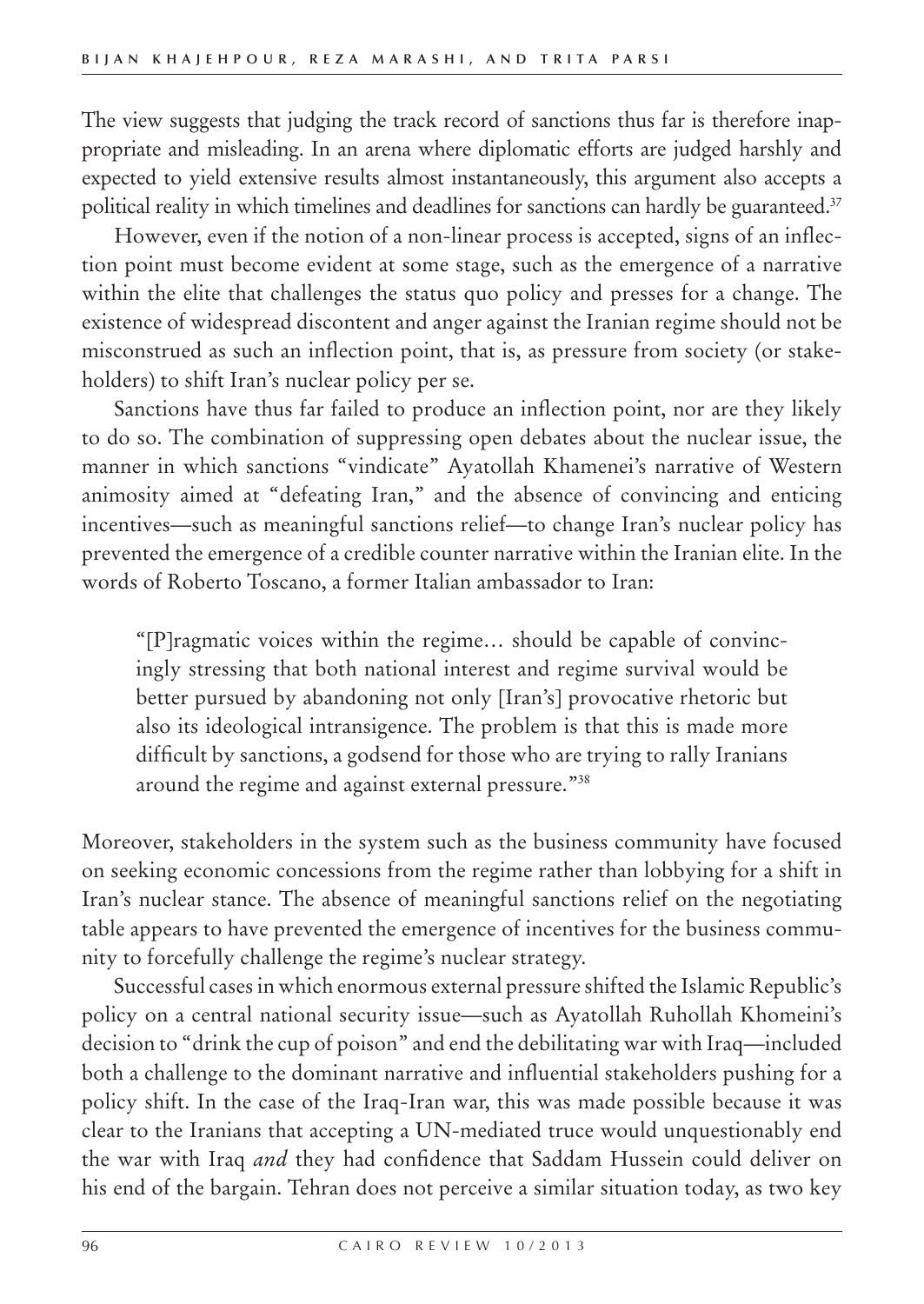issues remain unclear to the regime: What sanctions would be lifted if Iran were to succumb to Western pressure, and perhaps more importantly, whether the West has the political ability to deliver on sanctions relief.

#### **An Existential Concern**

A pressure strategy that lacks the sophistication and flexibility to help unravel the dominant narrative in the sanctioned state and entice stakeholders to push for policy changes is unlikely to succeed and may be counter-productive. In the case of Iran, a continuation of the current approach will likely consolidate the anti-Western narrative and render a compromise more difficult.

The United States and the EU believe sanctions have put Iran on a one-way path towards economic collapse unless it yields on the nuclear issue. Accepting the P5+1 proposal is a rational move, as they see it, and rejecting it is either the result of miscalculation or ideological rigidity.

Iran perceives a different reality. Khamenei's behavior suggests he is aware of his regime's unpopularity. Since 2009, the regime has lost several constituencies, rendering the few who support the regime and believe it to be legitimate all the more politically crucial to regime survival. To these constituencies, the narrative of resistance against the West to uphold Iran's independence is essential. Any move by the regime that will be perceived by this constituency as a capitulation to Western demands, i.e. a violation of the regime's narrative, risks turning them against the Khamenei. Mindful of Khamenei's already weak support base, the loss of these last constituencies could be existential and prove a greater threat to the regime's survival than even a military confrontation with the United States. While the regime does not hold out hope for actually winning a war against the U.S., it certainly believes it can *survive* a war—and even come out of it stronger at home. Thus, it is highly unlikely that the regime will succumb to the sanctions pressure at a time when its narrative remains unchallenged within the elite, key stakeholders are not visibly lobbying for policy shifts, no meaningful sanctions relief is put on the table by the P5+1, and capitulation poses an existential threat to the regime.

Any calibration of the sanctions policy should focus on promoting a discourse that can undo the consolidated narrative that Western governments are opposed to Iran's progress, *and* can offer a solid prospect—such as meaningful sanctions relief—and clear arguments to Iranian stakeholders who have the ability to change the debate inside Iran. These measures can dramatically change the prospects of shifting Iran's nuclear calculus.

*This essay is adapted from "Never Give In and Never Give Up: the Impact of Sanctions on Tehran's Nuclear Calculations," a study published by the National Iranian American Council in March 2013.*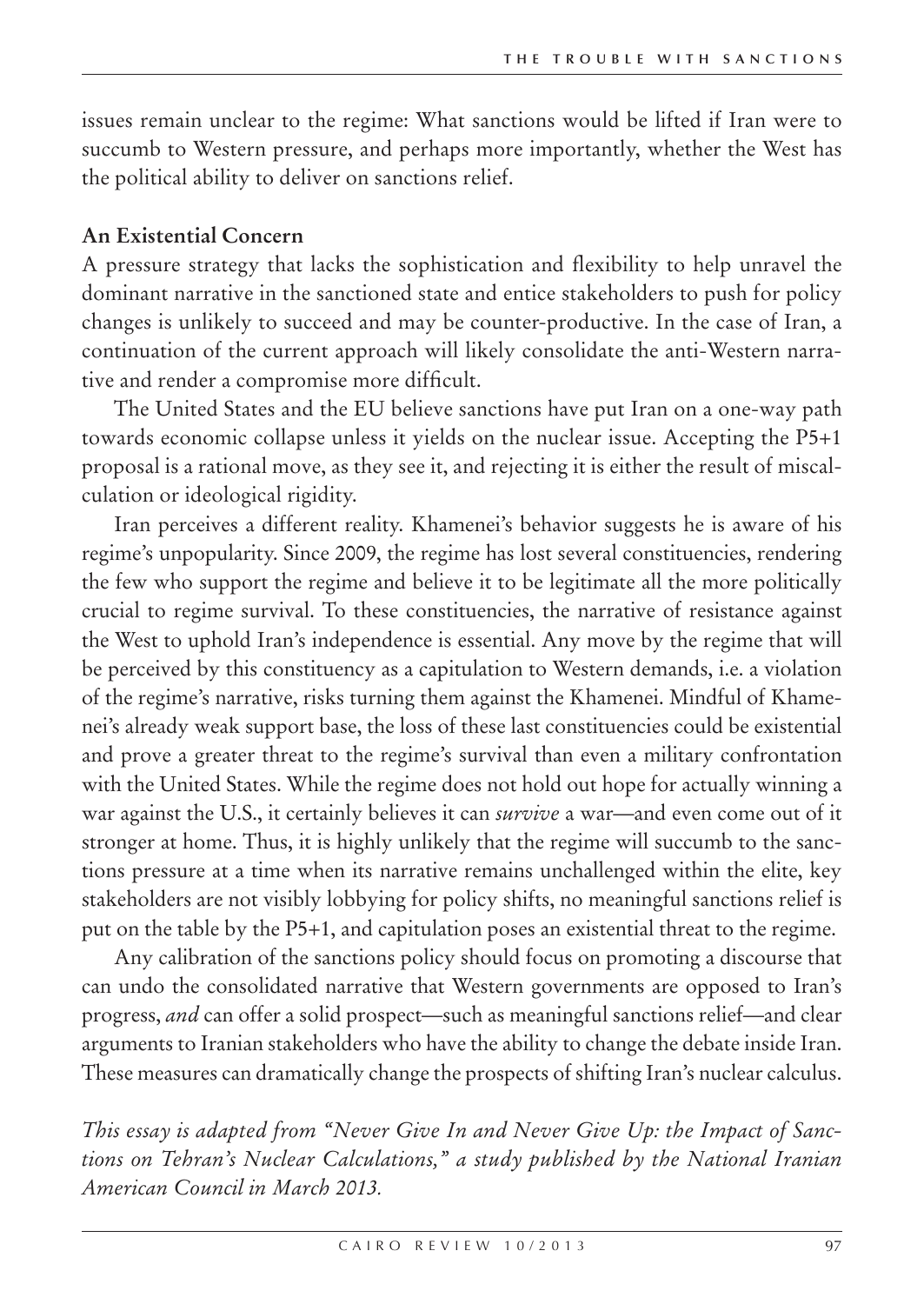- 1 Unclassified Statement for the Record on the Worldwide Threat Assessment of the U.S. Intelligence Community for the Senate Select Committee on Intelligence by James R. Clapper, director of National Intelligence, January 31, 2012, available at http://www.washingtonpost. com/wp-srv/world/documents/james-clapper-senate-testimony.html
- 2 The Comprehensive Iran Sanctions, Accountability, and Divestment Act of 2010, available at http://www.treasury.gov/resource-center/sanctions/Documents/hr2194.pdf
- 3 Thomas Erdbrink. "Annual Buildup of Air Pollution Chokes Tehran," *The New York Times*, January 6, 2013, available at http://www.nytimes.com/2013/01/07/world/middleeast/tehranis-choked-by-annual-buildup-of-air-pollution.html?\_r=0
- 4 Jay Solomon. "Senators Press Obama on Iran's Central Bank," *The Wall Street Journal*, August 8, 2011, available at http://online.wsj.com/article/SB10001424053111904480904576494 463569720404.html
- 5 Imposition of Sanctions with Respect to the Financial Sector of Iran, available at http://www. cov.com/files/upload/Iran%20Sanctions\_Section\_1245.pdf
- 6 The Iran Threat Reduction and Syria Human Rights Act, available at: http://www.govtrack. us/congress/bills/112/hr1905/text
- 7 Donna Cassata. "Congress Rebuffs Easing of Iran Sanctions," *Bloomberg Businessweek*, December 9, 2011, available at http://www.businessweek.com/ap/financialnews/D9RGSQVO0.htm
- 8 Interview with Iranian Chamber of Commerce official in Tehran
- 9 Ahmad Rezaie. "Mohsen Rezaei: Poverty and Economic Sanctions are the Main Opponents of Iran's Next Government," *Kabir News*, November 27, 2012, available at http://kabirnews. com/mohsen-rezaei-poverty-and-economic-sanctions-are-the-main-opponents-of-irans-nextgovernment/3590/
- 10 Interview with Bahonar on Iranian television, aired October 29, 2012
- 11 Survival of the Islamic regime is an important factor in decision-making and behavior. As long as it provides the basis for the regime behavior, it can be easily justified. Even the Expediency Council, which Rafsanjani heads, is an institution to provide for the "expediency of the regime," i.e. an instrument to prolong the life of the regime
- 12 Full text of Khamenei's speech available at http://english.khamenei.ir//index. php?option=com\_content&task=view&id=1737&Itemid=4
- 13 One good example of such an experiment was direct U.S.-Iran talks over Iraq in 2006
- 14 Interview with senior Majles deputy who is relatively influential in the top layers of the regime
- 15 Interview with former high-ranking minister who is still influential in the key foreign policy and national security circles
- 16 Interview with Majles deputy close to Ali Larijani
- 17 Interview with former high-ranking minister who is still influential in key foreign policy and national security circles
- 18 Numerous interviews with Iranian businessmen, students, and retirees. See also "Killing Them Softly: The Stark Impact of Sanctions on the Lives of Ordinary Iranians,"